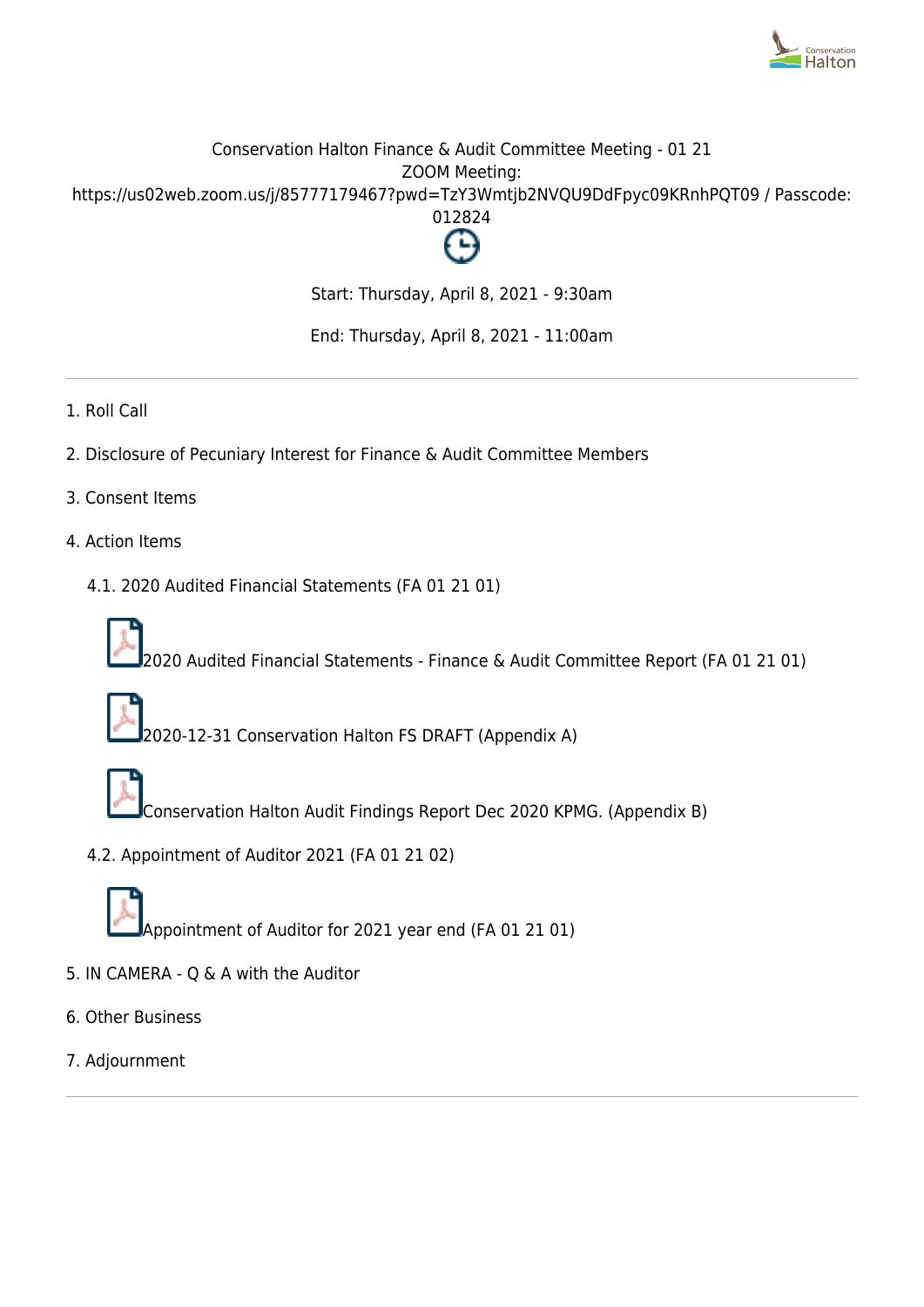

| <b>REPORT TO:</b>   | <b>Finance &amp; Audit Committee</b>     |
|---------------------|------------------------------------------|
| <b>REPORT NO: #</b> | FA 01 21 01                              |
| FROM:               | Marnie Piggot, Director, Finance         |
| <b>DATE:</b>        | April 8, 2021                            |
| <b>SUBJECT:</b>     | <b>2020 Audited Financial Statements</b> |
|                     |                                          |

#### **Recommendation**

THAT the Finance & Audit Committee **recommends to the Conservation Halton Board of Directors the audited financial statements for the year ended December 31, 2020, as attached, be approved.** 

### **Executive Summary**

The annual audit of Conservation Halton's financial transactions for the year ended December 31, 2020 has been completed by KPMG LLP. The attached draft 2020 financial statements (Appendix A) have been prepared by Conservation Halton staff.

The KPMG Auditors' Report which is included in the financial statements is a standard audit report without qualifications and it is their opinion that the statements are presented fairly and in accordance with public sector accounting standards. KPMG has also provided the attached 2020 Audit Findings Report ((Appendix B). KPMG staff will be available at the meeting to present their report.

## **Report**

The Statement of Financial Position for Conservation Halton reports Accumulated Surplus at December 31, 2020 of \$77 million. This is an overall increase of 2.9% over the 2019 Accumulated Surplus of almost \$75 million.

|                                                | 2020             | 2019                             |  |  |
|------------------------------------------------|------------------|----------------------------------|--|--|
| <b>Statement of Financial Position Summary</b> | <b>Actual</b>    | <b>Actual</b>                    |  |  |
|                                                |                  |                                  |  |  |
| <b>Financial assets</b>                        | \$<br>32,456,876 | 29,423,296<br>\$                 |  |  |
|                                                |                  |                                  |  |  |
| Non-financial assets                           | 72,607,313       | 72,517,223                       |  |  |
|                                                |                  |                                  |  |  |
| <b>Total Assets</b>                            | \$105,064,189    | \$101,940,519                    |  |  |
|                                                |                  |                                  |  |  |
| Less: Financial liabilities                    | \$               | $(27,884,841)$ \$ $(26,918,908)$ |  |  |
|                                                |                  |                                  |  |  |
| <b>Accumulated surplus</b>                     | 77,179,348       | 75,021,611<br>S                  |  |  |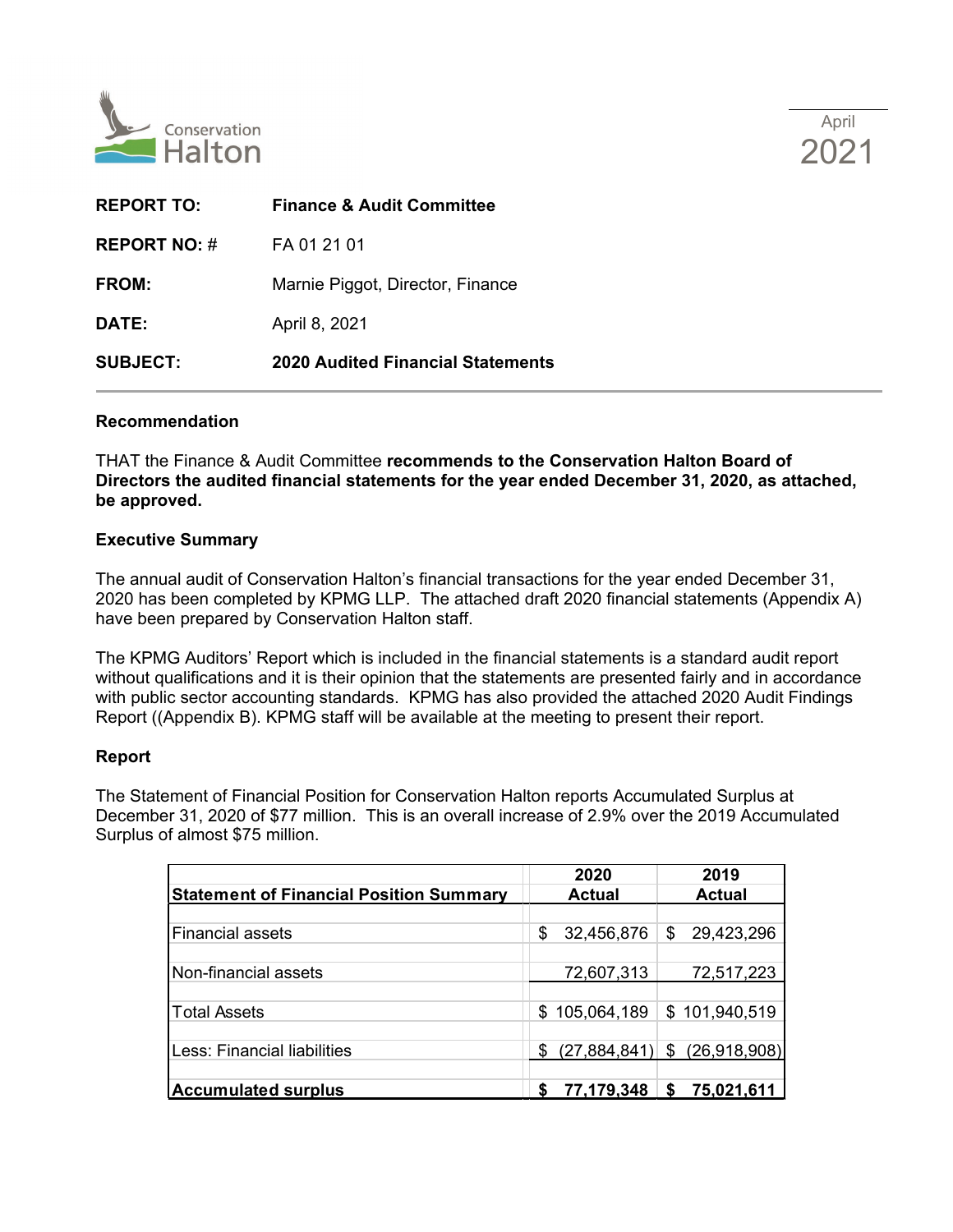

The increase in the Accumulated Surplus is derived from the 2020 Annual Surplus of \$2,157,737 reported on the Statement of Operations. A summary of the Statement of Operations is as follows:

| <b>Statement of Operations Summary</b> |   | 2020<br><b>Budget</b> |   | 2020<br><b>Actual</b> | 2019<br><b>Actual</b> |
|----------------------------------------|---|-----------------------|---|-----------------------|-----------------------|
| <b>Total Revenue</b>                   | S | 31,019,101            | S | 29,322,376            | \$<br>34,072,438      |
| Total Expenses                         |   | 30,027,943            |   | 27,164,639            | 30,020,625            |
| <b>Annual Surplus</b>                  |   | 991,158               |   | 2,157,737             | 4,051,813             |

The audited financial statements were prepared using the amounts in the 2020 year end Budget Variance Report financial appendix (CHBD 02 21 06 – Appendix C) presented at the March 25, 2021 Board meeting with a reported operating surplus of \$2,023,035.

The Conservation Halton annual budget is prepared on a modified accrual basis to ensure there is adequate funding cash flow available for the planned outlay of expenditures. This budget preparation method is consistent with public sector budgeting practices.

Adjustments to the audited financial Statement of Operations amounts include the:

- Addition of amortization of tangible capital assets and
- Removal of tangible capital asset acquisitions, Reserve transfers, municipal debt financing and the principal portion of debt financing charges.

These items are not considered revenue and expenses according to PSAB though they are reported as funding sources and expenditure items that Conservation Halton must budget for.

The PSAB adjustments to the Budget Variance Report financial amounts to arrive at the audited financial statement Annual Surplus are as follows: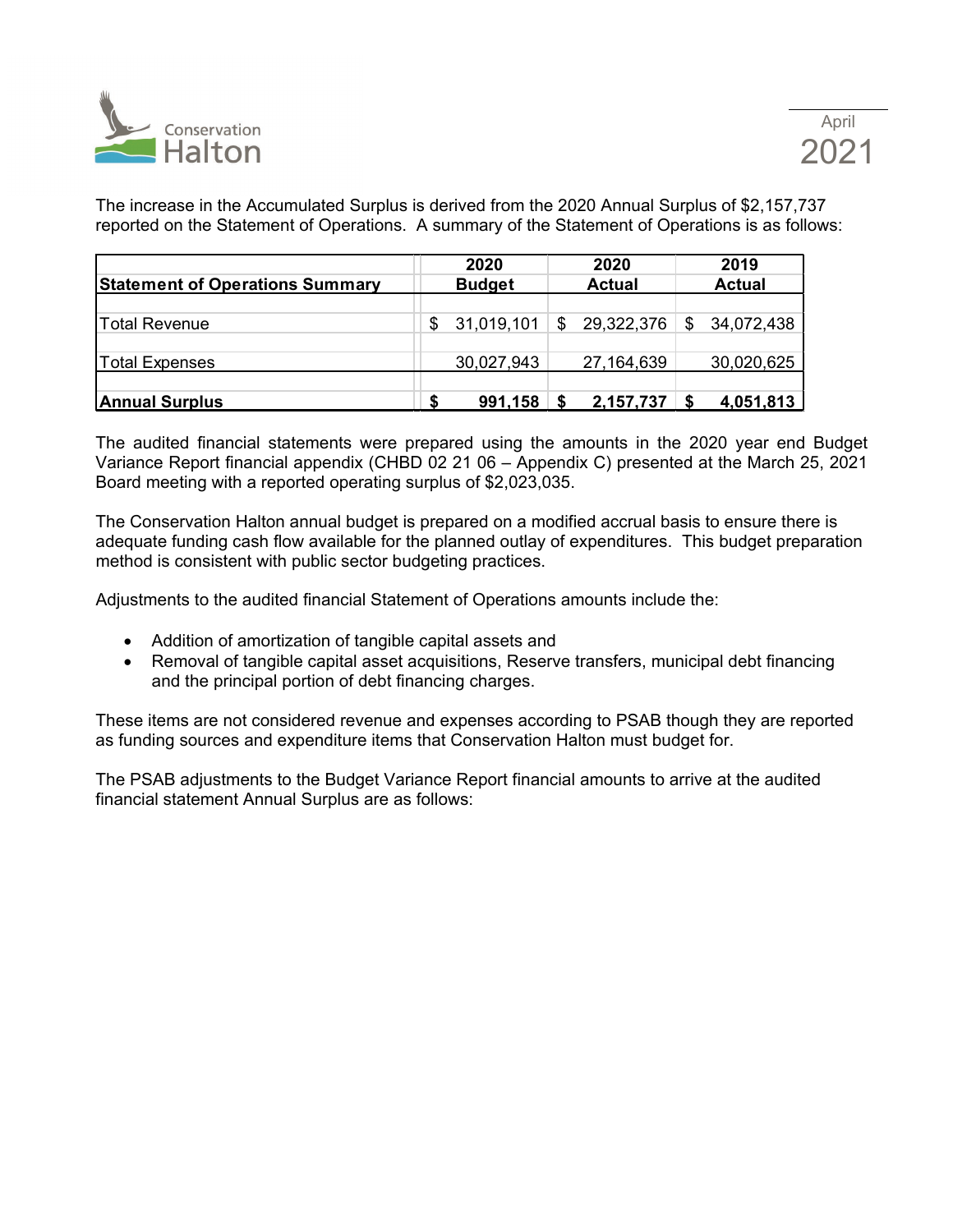

|                                                           | 2020            | 2019            |
|-----------------------------------------------------------|-----------------|-----------------|
|                                                           | <b>Actual</b>   | <b>Actual</b>   |
| <b>Total Operating Surplus - Budget Variance Report</b>   | 2,203,035<br>\$ | 1,438,374<br>\$ |
|                                                           |                 |                 |
| <b>Public Sector Accounting Board (PSAB) Adjustments:</b> |                 |                 |
| Acquisition of tangible capital assets                    | 2,267,140       | 8,059,728       |
| Amortization of tangible capital assets expense           | (1,946,029)     | (2,035,742)     |
| Proceeds on disposal of tangible capital assets           | (95, 618)       | (42, 592)       |
| Loss on disposal of tangible capital assets               | 65,861          | (230, 220)      |
| $\lvert \cdot \rvert$ Transfers to and from reserves      | (601, 878)      | (179, 404)      |
| <b>Municipal Debt Financing</b>                           | (314, 532)      | (3,372,598)     |
| Debt financing charges - Principal portion                | 579,758         | 414,267         |
| <b>Total PSAB adjustments</b>                             | (45, 298)       | 2,613,439       |
|                                                           |                 |                 |
| Annual surplus per audited financial statements           | \$<br>2,157,737 | 4,051,813<br>S  |

The 2020 budget amounts shown on the Statement of Operations have also been modified to be consistent with PSAB standards. The adjustments to the 2020 budget are outlined in financial statement note 10.

The Accumulated Surplus of \$77,149,348 is made up largely by Tangible Capital Assets and is detailed in note 9 of the audited financial statements as follows:

| Surplus – Tangible Capital Assets            | \$72,112,103 |
|----------------------------------------------|--------------|
| Deficit – Current Funds                      | (5,585,201)  |
| Reserves                                     | 10,652,446   |
|                                              |              |
| Total Accumulated Surplus, December 31, 2020 | \$77,149,348 |

The reserve transfers approved in the 2020 year end Budget Variance Report have been reflected in the audited financial statements.

The Deficit – Current Funds is attributed for the most part to long-term debt financing of \$5,091,697 at December 31, 2020 and \$314,532 in Halton Region municipal debt financing invoiced in 2021 for debt financed capital project costs incurred in 2020.

Details of significant budget variances reported on the Statement of Operations were provided in the 2020 Budget Variance Report financial appendix (CHBD 02 21 06 Appendix C) at the March 25 Board meeting.

## **Impact on Strategic Goals**

This report supports the Metamorphosis strategic theme of Striving for service excellence and efficiency. This theme is supported by the objective to provide clear financial data and analysis to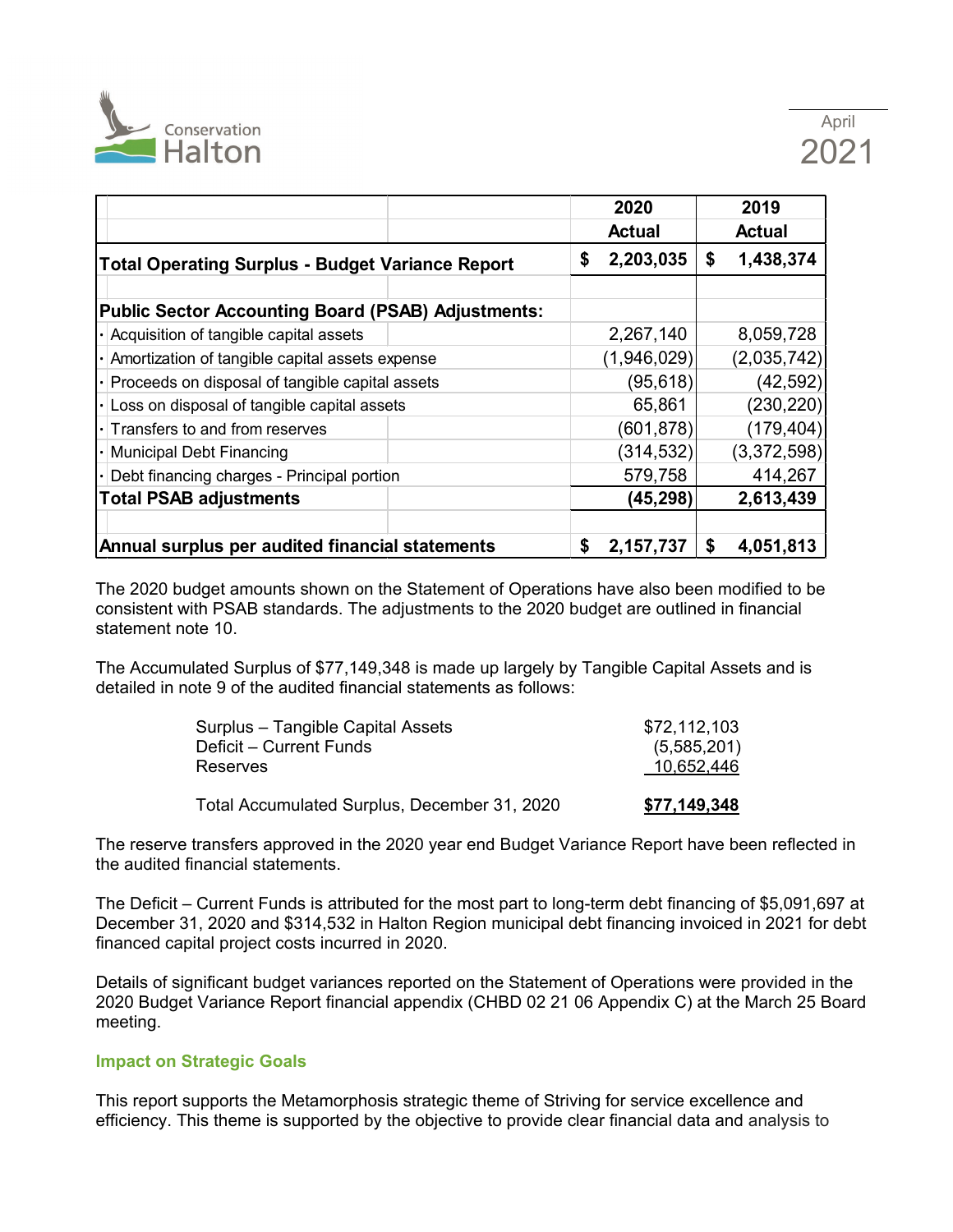

April 2021

support informed strategic and operational decision-making for budget development and long-term planning.

#### **Financial Impact**

The report provides details on the annual financial results for the year ended December 31, 2020 for Conservation Halton. The audited financial statements to be approved will be provided to various funding partners and stakeholders of Conservation Halton to meet funding agreements and are a source of information on the programs carried out by Conservation Halton.

Signed & respectfully submitted: Approved for circulation:

Marrieghjs

Marnie Piggot **Marnie Piggot** Nassaan Basit<br>Director, Finance Nassaan Basit Director, Finance

**FOR QUESTIONS ON CONTENT:** Marnie Piggot; Director Finance

Hoerceen -

President & CEO/Secretary-Treasurer

905-336-1158, ext. 2240; [mpiggot@hrca.on.ca;](mailto:mpiggot@hrca.on.ca)